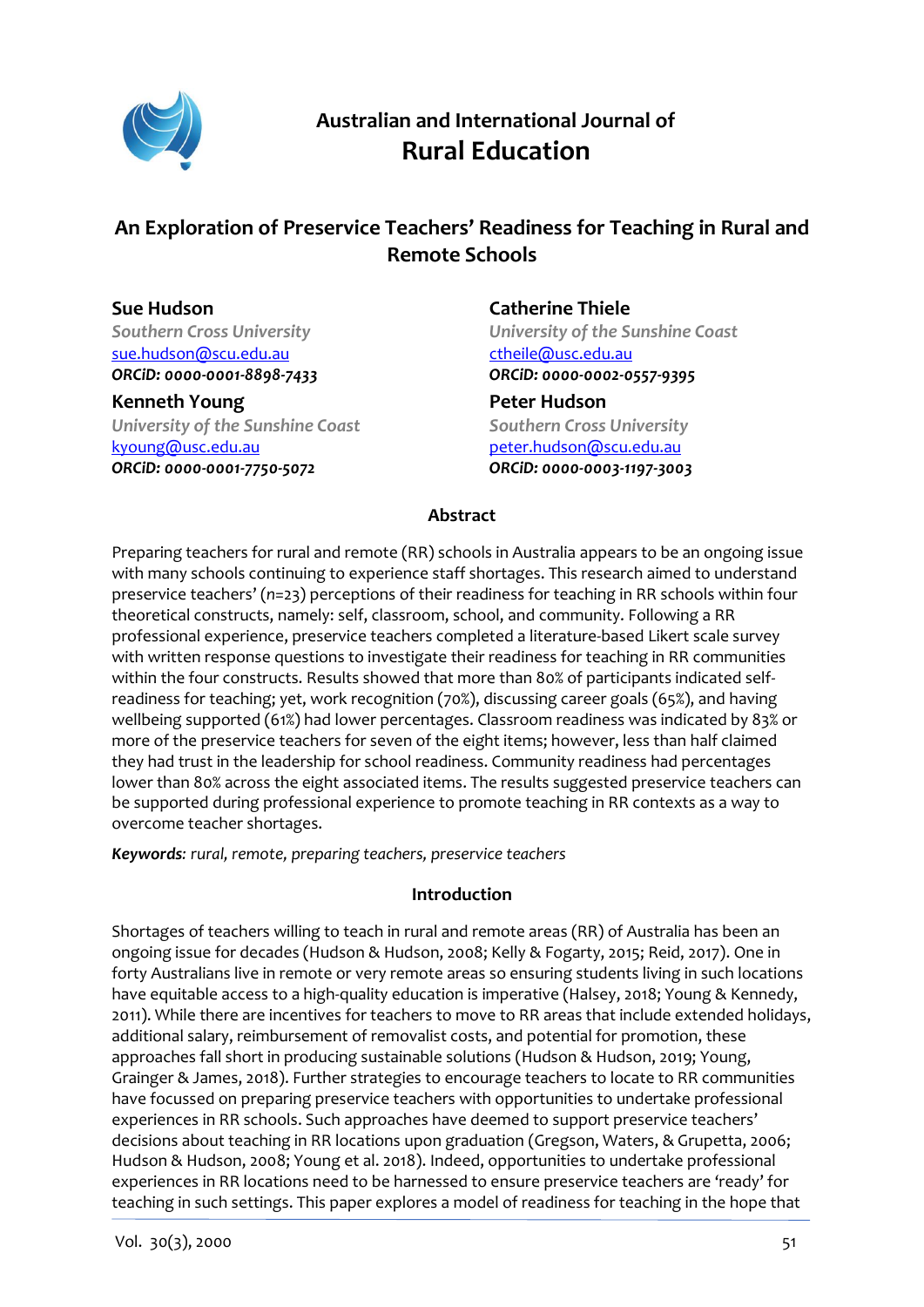those supporting preservice teachers during professional experience may guide them with the opportunities to potentially be self-ready, classroom ready, school ready, and community ready for teaching in RR contexts.

### **Literature Review**

A comparative analysis of Australian, Canadian and New Zealand RR schools shows inadequate educational opportunities for school students (Sullivan, McConney, & Perry, 2018). Sullivan et al. (2018) state that "*Rural school principals in Australia are most likely among the three countries to report that shortages of teaching personnel hinder learning*" (p. 1). Attracting teachers to RR locations continues to be an issue for staffing in Australian schools (Campbell & Yates, 2011; Young et al., 2018). Universities and departments of education have developed innovative programs designed to encourage preservice teachers' exploration of professional experiences in rural and remote schools. Programs such as the *Coast to Country* project (Young et al., 2018), *Over the Hill* (Hudson & Hudson, 2008), *Beyond the Line* (Gregson et al., 2006), and *Beyond the Range*  (Queensland Department of Education, 2018) have provided preservice teachers with funded authentic RR professional experiences. These RR teaching experiences have had positive effects on preservice teachers' willingness to teach in rural areas (Hudson & Hudson, 2019).

Reviews such as the *Independent Review into Regional, Rural and Remote Education* (Halsey, 2018) endorse the need to provide quality education for students attending RR schools. Recommendations of the Review include: the development of programs for supporting students to experience high quality learning in a changing world; ensuring quality educators and school leaders for RR schools; and the development of embedded review for continuous school growth and improvement  $(p, 3)$ . A reoccurring theme of this Review is the need to attract high performing teachers to RR schools.

Despite innovative programs developed by universities and education departments and the recommendations from reviews such as those presented by Halsey (2018), the uptake of teachers willing to locate to RR schools remains inadequate to meet the ongoing demands of staffing in Australia. This may be influenced by insufficient programs and funding emanating from universities that promote RR teaching. Another reason might include the need to build the capacity of preservice teachers through effective curriculum focussed on teaching in RR schools and readiness models designed to support and engage preservice teachers in RR contexts.

The development of teacher readiness for engagement in RR schools has often been addressed through a particularly sociological lens. For instance, Campbell and Yates (2011) explore the concept of metrocentricity within teacher education, proposing that, "*the notion that traditional teacher education is unlikely to produce individuals attuned to the needs of rural and country education is a thesis often articulated*" (p. 3). Many universities are situated in metropolitan regions of Australia. For countless preservice teachers they have not experienced visiting, living, or working in a RR location so do not have an understanding of teaching in such schools. Many preservice teachers complete their professional experience placements in metropolitan schools hence, it is suggested that universities are preparing preservice teachers for such classrooms (Campbell & Yates, 2011). While preservice teachers can make assumptions about the resources, the community, and students, they cannot truly understand the difference between teaching in a metro and RR school without being exposed or educated.

White and Reid (2008) confirm the predominantly metrocentric focus of teacher education. They highlight the need for providers of initial teacher education to develop curricula that supports preservice teachers' understandings for teaching in RR communities, and the influence of the community or 'place' on classroom pedagogy. They advocate that such curricula will better support preservice teachers to be ready to teach beyond the metrocentric classroom. Halsey (2006) confirms that universities need to better prepare preservice teachers for RR contexts. He suggests the preparation focus on three domains: personal, professional, and public. Personal being an understanding of what it means to live in an RR community; professional being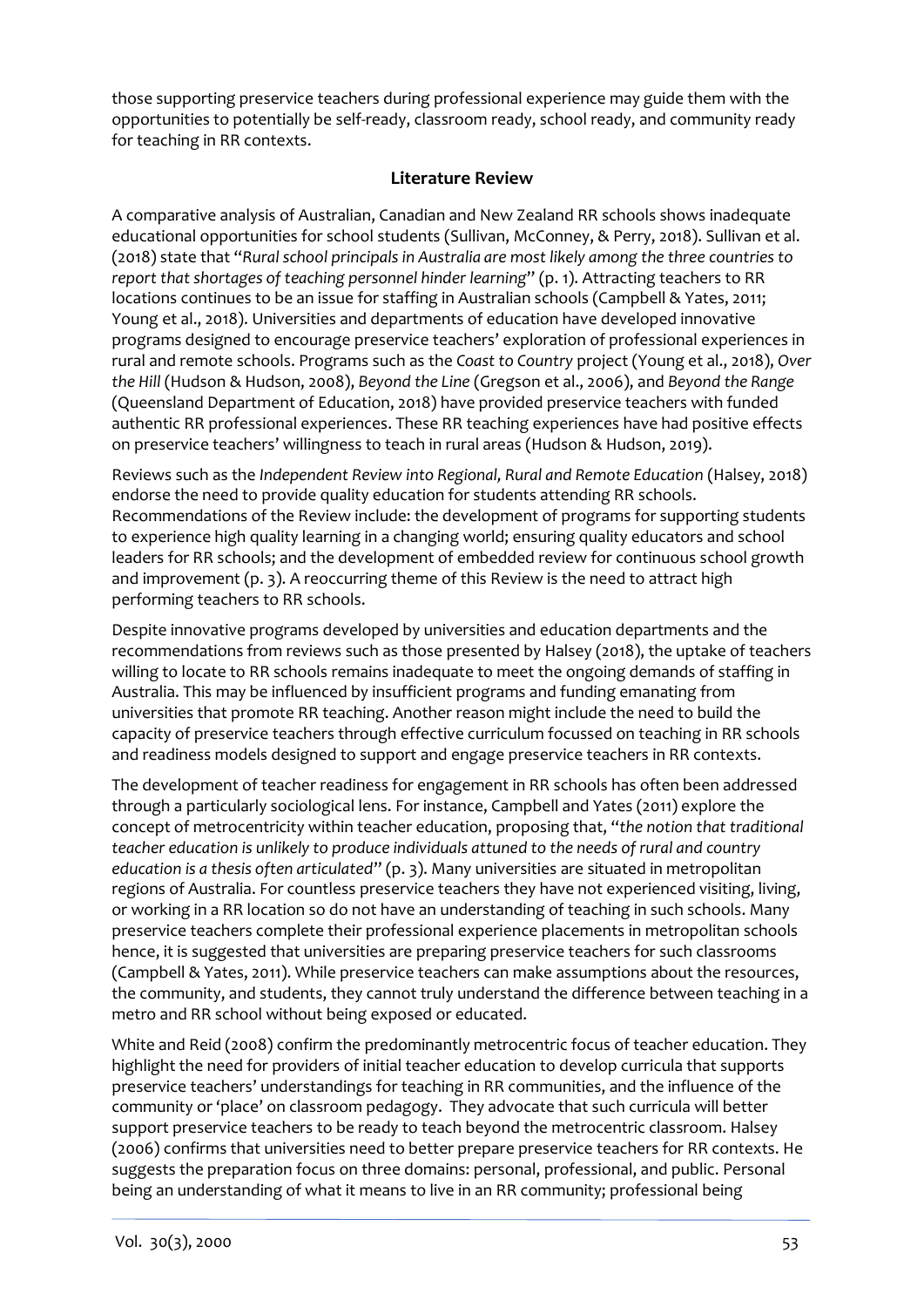prepared for what can be at times challenging and complex teaching spaces and; public which is preparation for the visibility of teachers living in RR contexts.

The Teacher Education Ministerial Advisory Group (Craven, Beswick, Fleming, Fletcher, Green, & Rickards, 2014) highlight that preservice teachers need to be 'classroom ready' upon graduation. However, readiness for teaching in RR schools is influenced by many factors. As emphasised in the above discussion teaching is contextual. Metro schools by all accounts will be different to RR schools. White and Reid (2008) contend the importance of 'place' and how community and location can impact on the pedagogies adopted in the classroom. Halsey (2006) suggests the very nature of RR schools will mean graduates will need to be aware of the personal, professional, and public personas required for teaching in a RR school. Indeed, school contexts will vary and despite their teacher preparation program; graduate teachers may find themselves in very unfamiliar teaching contexts. Regardless of calls for preservice teacher classroom readiness, in reality the preparation for teaching extends beyond the classroom, particularly in preparing teachers for RR contexts (White & Kline, 2012). The following literature outlines that readiness for teaching in RR contexts encompasses more than just the 'classroom' and presents four constructs to support preservice teachers to be ready for teaching. They include: self-ready, classroom ready, school ready, and community ready.

#### *Self-Ready*

Teachers and preservice teachers undertake a continual cycle of reflection and review to develop their pedagogical practices. An essential component of their preparation includes being self-ready: psychologically, socially, and physically. Many researchers (e.g., Acton & Glasgow, 2015; McCallum, Price, Graham, & Morrison, 2017) and psychological studies (Paterson & Grantham, 2016; Raea, Cowellb, & Field, 2017; Wigford & Higgins, 2019) have highlighted the relevance of teacher wellbeing, which can be linked to self-readiness. Others (McCallum et al., 2017) outline factors that connect wellbeing to resilience, self-efficacy, social emotional competence, and emotional intelligence, with negative personal effects of teachers' work eliciting burnout, fatigue, exhaustion, and stress. In this current study, self-readiness includes wellbeing, self-efficacy, the psychological state, and a sense of belonging and connectedness, as without a positive sense of self, other components of teaching may be compromised.

Part of developing a positive self is within the psychological state that may be attained through positive work experiences. These experiences include interactions with members of the school community towards achieving belonging and connectedness, and affirmative teaching practices and work recognition for developing a positive professional identity (Andrews, 2011). Andrews (2011) suggests that teachers (and preservice teachers) can be positively reinforced when others comment favourably on their teaching practices. In most cases, teachers and preservice teachers receive work recognition directly from students in the classroom (Berber, 2015). At the classroom level and possibly linked to the psychological state, school students who provide gratitude for their learning can motivate and inspire teachers to excel in their practices (Mahipalan & Sheena, 2018). Work recognition emanating from colleagues, school executives, and the parent community can also boost teacher confidence (Andrews, 2011).

Professionals living in RR areas may feel a sense of isolation, being away from friends and loved ones (Irving, Sort, Gwynne, Tennant, & Blinkhor, 2017); hence, there is a need to establish a sense of belonging and connectedness (e.g., social connectedness), contributing to resilience for living in RR areas. Belonging may be noted as a "*psychological sense of school membership* [where people] *feel personally accepted, respected, included, and supported by others in the school social environment*" (Goodenow, 1993, p. 80). Social connectedness encompasses positive relationships within the workplace along with how individuals feel about their workplace (Barber & Schluterman, 2008), which seems to apply to a wide range of contexts, including rural and remote (Kline, White, & Lock, 2013), ethnic groups (Gummadam, Pittman, & Ioffe, 2016), and various people in schools (e.g., students, staff, parents; Barber & Schluterman, 2008). For decades, researchers (e.g., Gizir, 2019; Goodenow, 1993; Gummadam et al., 2016) have written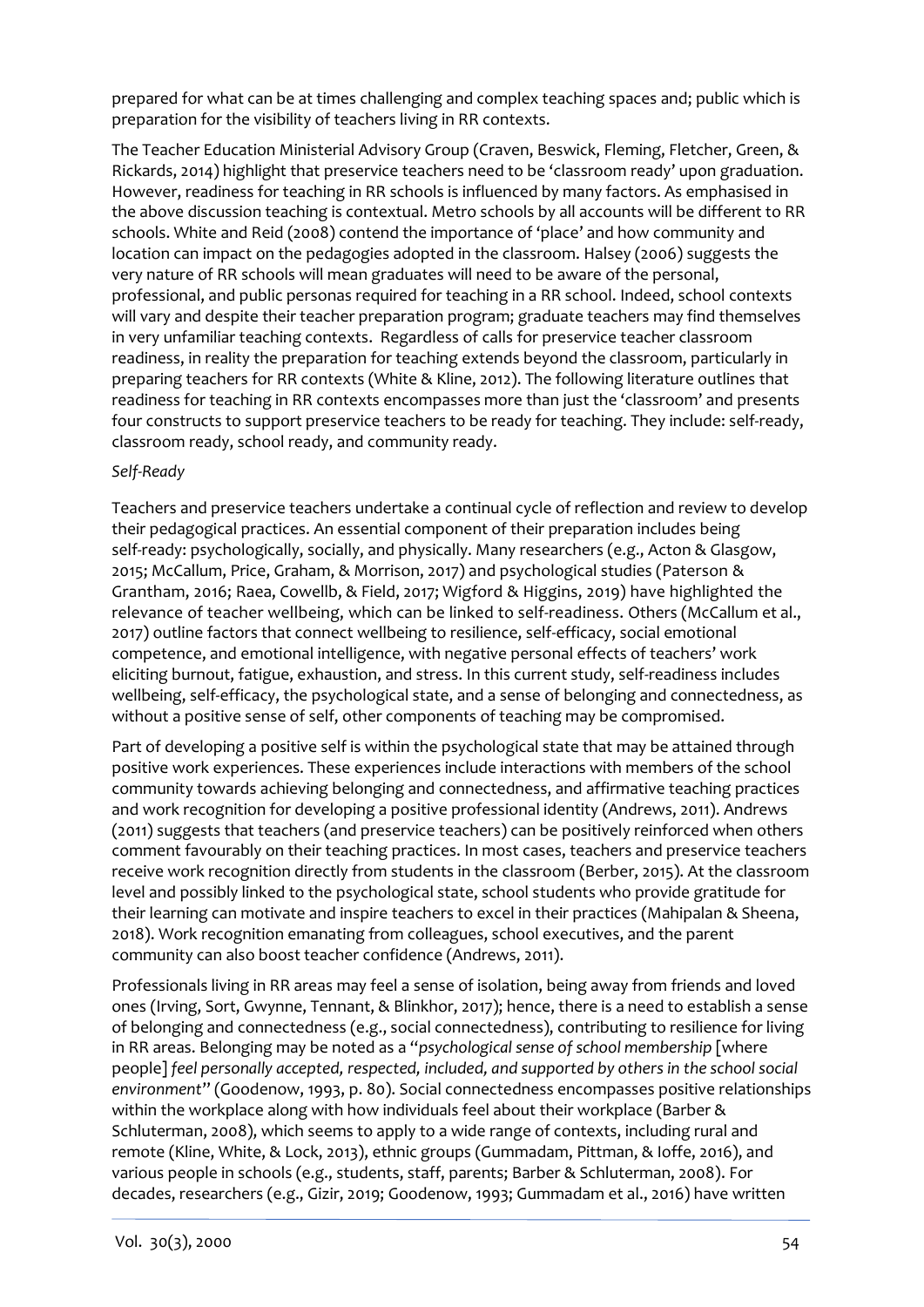about school students' sense of belonging with strong commitments to the school and opportunities to build self-esteem through successful engagement in school activities. It is argued that the same opportunities of belonging and connectedness need to be afforded to teachers and preservice teachers. An Australian qualitative study (Bower, van Kraayenoord, & Carroll, 2015) indicated four strategy areas that may help to faciliate social connectedness for students, namely: helping individuals to connect, at the classroom level, at a school level, and with the broader community. These strategies also align with the model proposed in the current study for teachers and preservice teachers around self, classroom, school and community.

#### *Classroom Ready*

The Teacher Education Ministerial Advisory Group ([TEMAG], Craven et al., 2014) outlines the need for preservice teachers to be classroom ready. Indeed, the preparedness for teaching in the classroom is the fundamental work of teachers. Developing pedagogical knowledge practices can help build a preservice teacher's identity and a sense of self efficacy when successfully enacted (Hudson, 2013). Preservice teachers are learning how to prepare lessons for the classroom and require experienced guidance and critical insights for advancing their practices (Sahin-Taskin, 2017). The mentor teacher has a key role in supporting the preservice teacher's readiness for teaching during professional experience, particularly with knowledge of the classroom context, curriculum and resources. Importantly, the mentor teacher can suggest pedagogical knowledge practices that are most suitable to the specific classroom context, including planning, preparation, teaching strategies, questioning techniques, classroom management, and assessment processes (Bird & Hudson, 2015). Behaviour management is a major concern for many early-career teachers (preservice teachers and beginning teachers) and one of the reasons teachers leave the profession in the first five years (Darling-Hammond, 2010). Mentor teachers can guide and support the preservice teacher as they develop the skills for managing the classroom. As a linchpin for teacher development in the classroom, the relationship between the mentor teacher and mentee (preservice teacher) can help facilitate effective teaching (Baeten & Simons, 2016). The mentor can enhance the educative processes for the mentee by engaging in reflective practices and guiding their readiness for classroom teaching (Mathew & Peechattu, 2017). To enhance the mentor teacher's skills for supporting preservice teachers to be classroom ready, it is advocated that "*mentor teachers receiving adequate training would be better prepared and have more effective impact on preservice teachers' professional development*" (Izadinia, 2015, p. 8).

#### *School Ready*

Schools are complex organisations, with considerable policies and procedures that can challenge anyone working in such environments (Butt, 2016). Induction programs are advocated for beginning teachers to educate around policies, procedures, practices, and staff roles and responsibilities (Wexler, 2019). Preservice teachers may also experience an induction, usually presented by the mentor teacher or leadership team who can aid an understanding about the operations within a school (e.g., Nallaya, 2016). Comprehensive induction programs emanate from sound leadership, particularly in establishing a positive school culture and understanding effective ways of working within the school environment (Morris, Lummis, Lock, Ferguson, Hill, & Nykiel, 2019). For example, educating a preservice teacher about the special programs in the school (e.g., English as an Additional Language [EAL], learning support, behaviour support), how the curriculum is enacted at the school and school-wide programs such as behaviour management approaches may facilitate school readiness.

#### *Community Ready*

Being community ready entails understanding the community, their demographics, culture, strengths and weaknesses, and ways in which the community may support the school environment (White & Kline, 2012). The community or 'place' influences the school and there is evidence to suggest that teachers in RR contexts need to be 'place conscious' and adopt 'place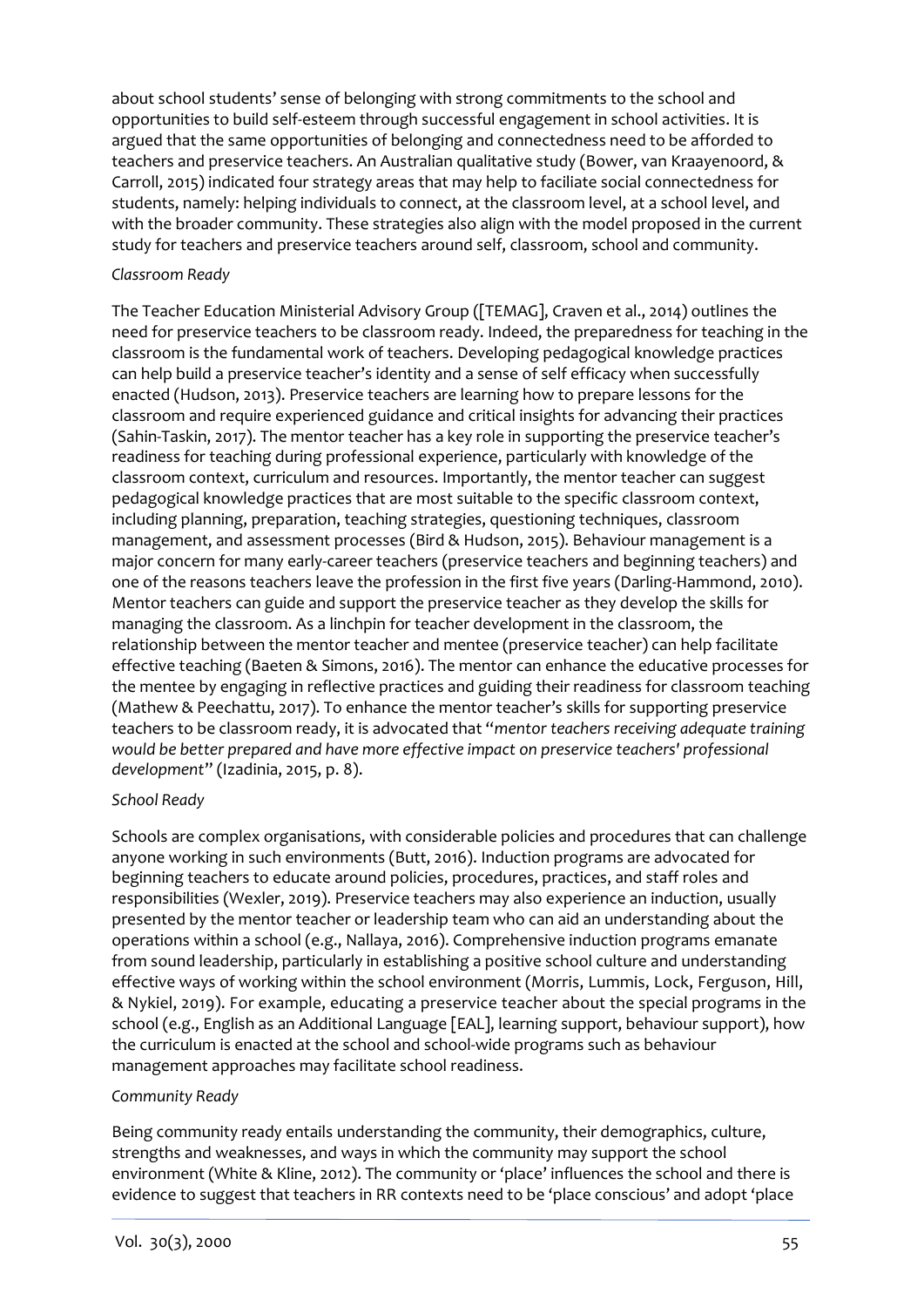responsive pedagogies' (White & Reid, 2008). Community involvement with schools can increase student outcomes towards success (Newchurch, 2017) and teacher-parent/carer relationships play an important role. These relationships may come in a variety of forms that could lead to reducing behaviour issues, increasing academic success, and lifting social and emotional competence (Webster-Stratton & Bywater, 2015). Understanding parent/carer roles and expectations through formal and informal events and meetings can enhance RR community relationships (Bofferding, Kastberg, & Hoffman, 2016). Additionally, there will be key figures and members of the community who can provide insight and greater understanding. Inviting community speakers to school events and calling upon their expertise helps the school to remain community connected and responsive. University coursework may have difficulty delivering real-world contexts for understanding a RR community, especially as each school is unique with its own set of demographics and skills (Willemse, Thompson, Vanderlinde, & Mutton, 2018). Understanding the place and the role of the community when teaching in RR schools can provide insights into the culture of the community and can influence approaches to teaching. Professional experiences can support preservice teachers' understandings about a school community if purposefully embedded and discussed during the experience.

## **Conceptual Framework**

This current study investigates preservice teachers' readiness for teaching in RR schools using a survey design with written responses. Currently, there appears to be no instrument in the literature that attempts to measure teacher readiness across these constructs. However, it is evident from the literature that to be ready to teach in RR schools requires preservice teachers to be self ready, classroom ready, school ready, and community ready. This research adheres to the principles of survey design outlined by Hittleman and Simon (2006) that advocates when designing survey items avoid: jargon, double-barrelled questions, ambiguity, and bias. A conceptual framework previously outlined (Hudson & Hudson, 2019) was used in this current research to further investigate preservice teachers' readiness for teaching with a stronger focus on the four constructs (Figure 1).





## **Method**

This small-scale quantitative study aimed to understand preservice teachers' perceptions of their readiness for rural and remote teaching around four constructs (i.e., self, classroom, school, and community). This number of participants (*n*=23) is recognised as a limitation to this research providing a snap-shot of preservice teachers' perceptions. It employs a five-part Likert scale survey with additional written responses pertaining to their experiences in RR schools and their preparedness for teaching. University ethics approvals were provided with data collected remaining confidential and anonymous. Survey data were gathered through a literature-based devised instrument across the four constructs: self, classroom, school, and community (see Appendix).

The survey had two sections. The first section included demographics (gender, age, degree program, school student enrolment, professional experience duration, and grades taught with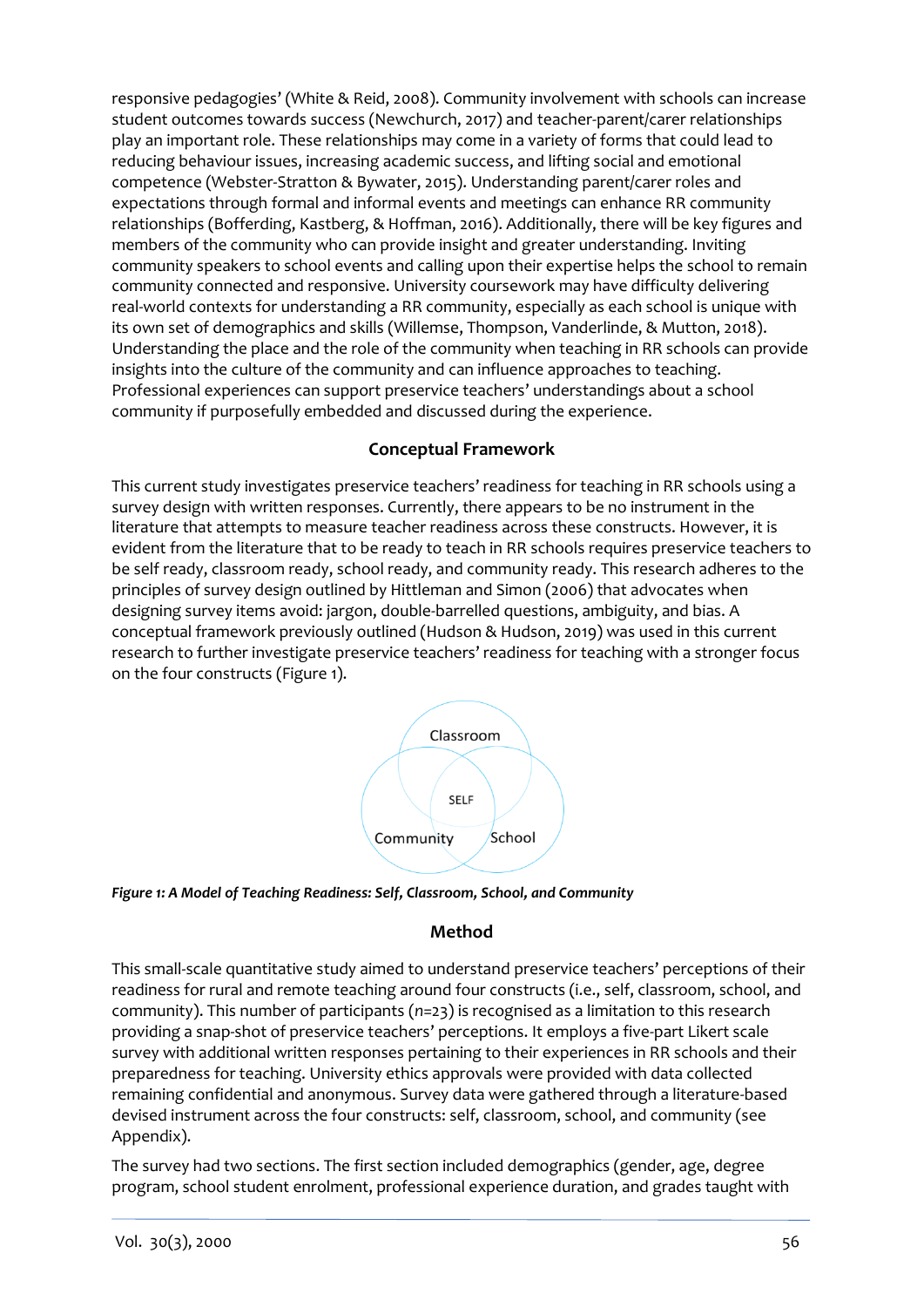approximate lessons per week) and three broad questions for written responses: 1) Do you envisage yourself teaching in a rural and remote school when you graduate from university? Why or why not?; 2) What are your thoughts about teaching in rural and remote schools?; and 3) What are the three most important pieces of advice you would give to other preservice teachers about teaching in rural and remote schools? The second section (see Appendix) focused on 32 items with a distribution of 8 items per construct, linked to the literature. Preservice teachers who were associated with two universities were invited to complete the survey following their RR professional experience. Participants had a choice to complete the survey online or have a hard copy of the survey once they returned to university. The survey commenced with the statement, "*In my readiness for teaching (related to my last professional experience), I believe I…*" Preservice teachers then circled their response by indicating if they: Strongly Disagree (SD), Disagree (D); Uncertain (U), Agree (A) or Strongly Agree (SA) with the item on the survey. Research information and consent forms were provided to the preservice teachers to make an informed decision about participating in the research. Submitting the survey online was considered as consent, and as the survey was confidential it could not be retracted (Creswell & Creswell, 2018).

Quantitative data were analysed through SPSS (a statistical analysis software program), providing descriptive statistics (percentages [%], mean scores [*M*], standard deviations [*SD*]) for interpretation. The percentage scores represent those preservice teachers who agreed or strongly agreed with the survey items. The written responses were hand-coded and organised and aligned to the four constructs (Creswell & Creswell, 2018). The purpose of the written responses were to confirm or provide any additional information about the preservice teachers' experiences. After providing participant demographics, the quantitative data will be reported in four tables representative of the preservice teachers' responses to the questions corresponding to the four constructs. The discussion of the tables will be combined with the written response data to provide insight into the preservice teachers' readiness for teaching in a RR school as a result of their professional experience.

### **Findings and Discussion**

Survey data provided demographics about the preservice teachers involved in a rural and remote teaching placement. Out of the 23 participants, there were 3 males and 20 females with 14 participants aged between 22-29 years, seven between 30-49 years, and two aged over 50 years. One participant was in the first year of the university degree, and two in their second year, while seven were in their third year and 12 in their final year of study. One participant completed a professional upgrade from primary to secondary English teaching. The sizes of the rural and remote schools where the preservice teachers were undertaking their placements varied considerably (i.e., two < 30 enrolments, one between 30-99 enrolments, four between 100-199, five between 200-299, four between 300-499, and seven had enrolments > 500). The professional experiences ranged between 4-10 weeks (seven had 4 weeks, 12 had 5-6 weeks, and four had between 7-10 weeks). There were 14 who had taught more than 11 lessons during the professional experience with six teaching between 6-10 lessons and two teaching less than five lessons. When asked if they envisaged themselves teaching in a rural and remote school, 16 participants either agreed or strongly agreed they would teach in a rural school with seven uncertain and no one disagreeing.

### *Self-Readiness*

Survey data provided an understanding of preservice teachers' perceptions of their readiness for rural and remote teaching across the four constructs (self, classroom, school, community). There were more than 80% of participants indicating a self-readiness for teaching around workplace belonging, respect from school staff, identifying professional learning for teaching, resilience for teaching, and being able to outline responsibilities for teaching (Table 1). However, work recognition (70%) and discussing career goals (65%) had lower percentages, and only 61% indicated that their wellbeing was supported in the school. Supporting early career teachers'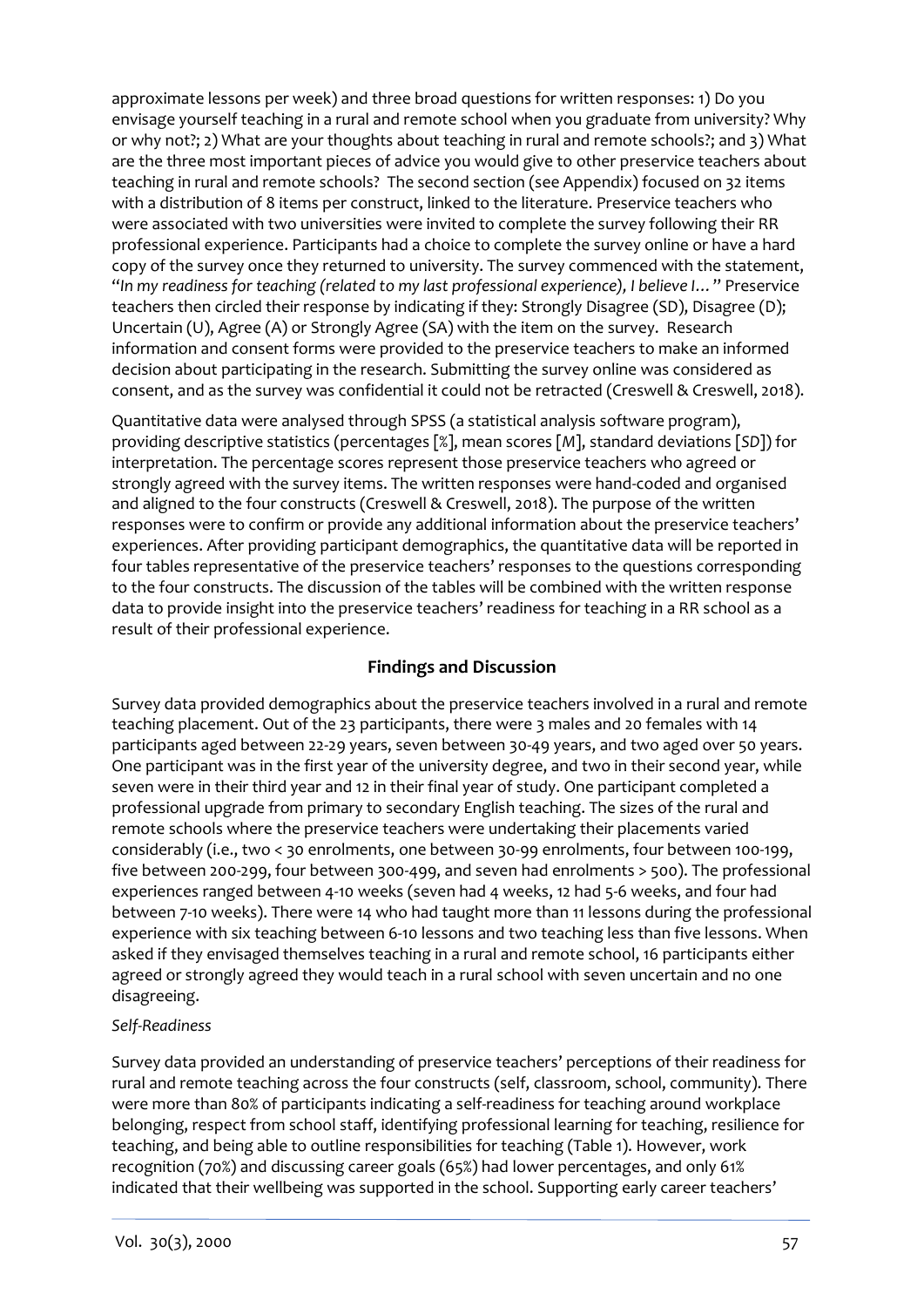(preservice teachers and beginning teachers) wellbeing is recognised in the research as being a key factor for reducing attrition from the teaching profession (McCallum et al., 2017). While the majority of the preservice teachers noted they were supported, close to 40% reported they were uncertain or disagreed their wellbeing was supported. To overcome teacher shortages and encourage preservice teachers to commence their careers in RR schools, they need to feel supported during professional experience (Andrews, 2011). Assisting them to set career goals and recognising their contribution to teaching in a RR setting is designed to motivate them for teaching in harder to staff schools (Barber & Schluterman, 2008; Goodenow, 1993). Indeed, school leaders need to consider the experiences of the preservice teachers during professional experience to ascertain if they are encouraging future teachers to teach in RR contexts.

| Self survey item                                             | $\%*$ | M    | SD   |
|--------------------------------------------------------------|-------|------|------|
| Had a positive sense of workplace belonging                  | 87    | 4.26 | 1.25 |
| Received respect from school staff                           | 93    | 4.52 | 1.04 |
| Had my wellbeing supported within the school                 | 61    | 4.04 | 1.15 |
| Could identify professional learning relevant to my teaching | 91    | 4.52 | 0.67 |
| Could discuss my career goals with appropriate school staff  | 65    | 4.22 | 1.16 |
| Had developed resilience for teaching                        | 96    | 4.48 | 0.59 |
| Can outline my responsibilities for working in the school    | 83    | 4.35 | 0.78 |
| Was provided with sufficient work recognition                | 70    | 4.13 | 1.06 |

#### *Table 1: Descriptive Statistics Around Self-Readiness for Teaching*

\* Total percentage of those who agreed or strongly agreed with each item.

Written responses within the construct of self-readiness indicated positive attitudes towards teaching in RR schools, opportunities for growth, and positive relationships between the preservice teacher and students. One respondent commented that "*I believe it's an incredible opportunity not to be missed. I'm not sure why more students (preservice teachers) are not interested in teaching rural and remote*". The personal growth perspective was supported by a number of participants and summarised by one who stated, "*I believe teaching within a rural environment is important and provided me with a different perspective. I found the experience of completing my professional experience incredibly interesting and enjoyable*". Participants also commented on their developing teacher-student relationships. One participant wrote, "*I like that teachers can build relationships with students and get to know them on a personal level*". Research suggests that relationships with school students can be very affirming and helps to build self-esteem for teaching (Berber, 2015). Positive experiences in RR placements can influence preservice teachers' attitude and professional identities (Andrews, 2011). Indicative of the responses was when one preservice teacher stated, "*beginning my teaching career in rural or remote schools will cement my ability to be diverse, respectful and flexible*". It was evident they could see the benefits of teaching in a RR schools and envisaged themselves as RR teachers, signalling a sense of self-readiness.

#### *Classroom Readiness*

The preservice teachers provided information about their readiness for teaching in the classroom (Table 2). Being classroom ready suggests that preservice teachers need to develop the pedagogical knowledge for teaching (e.g., Hudson, 2013). Altogether, 80% or more of the preservice teachers self-reported classroom readiness in seven of the eight items. The percentages indicated a lower score for the modelling of lessons by their mentor teacher (78%, *SD*=1.22) however, the relatively high standard deviation for this item suggested considerable variation in the preservice teachers' responses. Classroom management is often identified as challenging for early-career teachers and a reason for leaving the teaching profession (Darling-Hammond, 2010), however, 96% of the preservice teachers in this study indicated they were ready for classroom management. Similarly, the preservice teachers reported they were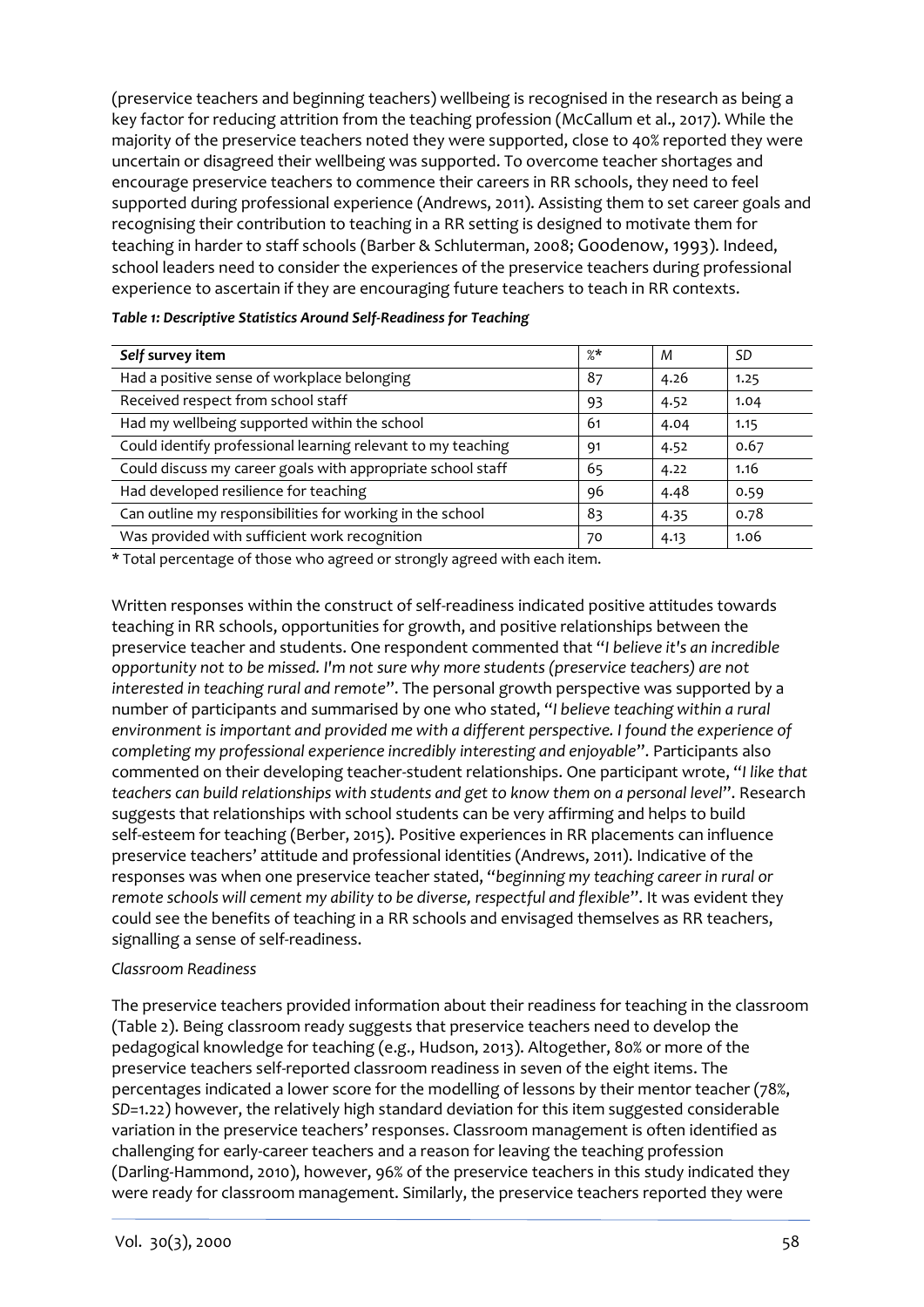classroom ready to outline the aims for teaching (96%), reflect on their practices (91%) and believed they were an effective teacher (91%) in an RR school (Table 2).

| Classroom survey item                                           | %* | М    | <b>SD</b> |
|-----------------------------------------------------------------|----|------|-----------|
| Had effective classroom management                              | 96 | 4.13 | 0.46      |
| Was able to outline the aims for teaching lessons               | 96 | 4.52 | 0.90      |
| Had support from my mentor for developing my teaching practices | 87 | 4.40 | 1.03      |
| Was able to assess students' learning for improving my teaching | 87 | 4.27 | 0.92      |
| Planned effectively for teaching, including differentiation     | 83 | 4.48 | 0.90      |
| Was able to reflect effectively on teaching practices           | 91 | 4.52 | 0.67      |
| Was an effective teacher                                        | 91 | 4.35 | 0.65      |
| Had lessons modelled by my mentor teacher                       | 78 | 4.13 | 1.22      |

\* Total percentage of those who agreed or strongly agreed with each item.

The high percentage scores on all items may have been because the preservice teachers believed they were supported by their mentor teacher for developing their teaching practices (87%). The role of the mentor teacher is pivotal during professional experience (Sahin-Taskin, 2017) and it seems the majority of the preservice teachers believed they were supported to be classroom ready for teaching in a RR school. To encourage preservice teachers to consider careers in RR schools they must experience success so they develop the self-efficacy for teaching in such contexts (Acton & Glasgow, 2015; McCallum et al., 2017).

Written responses within the construct of classroom readiness tended to emphasise the positive relationships with school students gained from teaching in a rural or remote school. The preservice teachers noted specific pedagogical practices they were able to develop because they found "*rural schools have smaller classes so you get to really know your students and their community and develop the appropriate pedagogy*". The preservice teachers' viewpoints varied in regards to behaviour management. While the survey responses highlighted the readiness of preservice teachers with regard to behaviour management, all school contexts are different with one participant noting, "*There are a higher number of behaviour issues and non-attendance which makes it difficult to plan lessons because students are all at different stages in the content because they are away so much*". Another participant provided advice that represents the universality of addressing behaviour management for preservice teachers:

*Begin everyday fresh. The students we will deal with are very diverse, in their learning and in their behaviours, they need people to show them forgiveness on their bad days. Every day is a fresh day, let them have the chance to show their good side. Don't hold that grudge.*

Generally, both survey items and written responses signified a potential readiness for teaching in the classroom.

#### *School Readiness*

Schools have different student and staff populations and the programs that are developed are designed to be responsive to students' needs so are often contextually unique. Understanding the school culture and infrastructure can assist preservice teachers to be ready for teaching in that RR school (Butt, 2016). Knowing the various staff and their roles can aid them to gain information from an experienced and knowledgeable person. Having a school induction that includes an orientation and ongoing information about the school will support their readiness for teaching in that particular school setting (Wexler, 2019). In many schools, the orientation is often delivered by the school leadership team. Overall, 70% or more of the preservice teachers agreed or strongly agreed they believed they had school readiness for teaching in seven of the eight items (Table 3).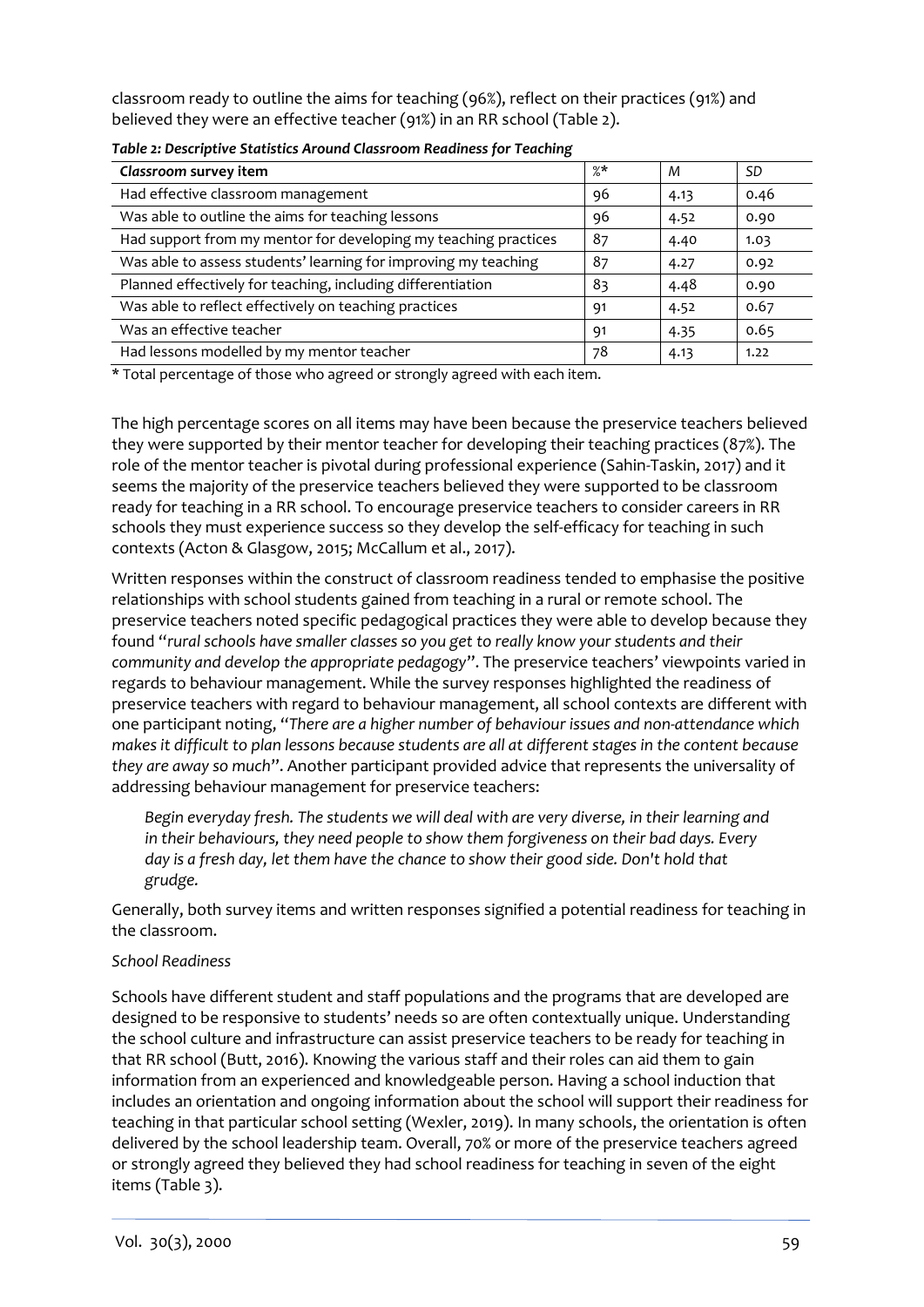#### *Table 3: Descriptive Statistics Around School Readiness for Teaching*

| School survey item                                              | %* | M    | <b>SD</b> |
|-----------------------------------------------------------------|----|------|-----------|
| Understood school protocols                                     | 83 | 4.22 | 0.80      |
| Had an understanding about the Learning Support Team operations | 70 | 4.00 | 1.00      |
| Had an understanding of staff and their roles                   | 96 | 4.48 | 0.59      |
| Gained an understanding of students' backgrounds                | 83 | 4.23 | 0.96      |
| Understood the school demographics for teaching purposes        | 87 | 4.35 | 0.93      |
| Was able to facilitate collegiality with school staff           | 96 | 4.40 | 0.89      |
| Had trust in the school leadership                              | 48 | 3.87 | 1.29      |
| Understood information about the school context                 | 87 | 4.40 | 0.72      |

\* Total percentage of those who agreed or strongly agreed with each item.

While the preservice teachers reported they were school ready in most items, only 48% agreed or strongly agreed they had trust in the school leadership. School leadership is important in supporting preservice and beginning teachers to transition to the school context (Morris et al., 2019; Nallaya, 2016). Perhaps many of the leadership teams in the preservice teachers' schools were busy and did not have the opportunity for interaction or, maybe the preservice teachers did not recognise the support provided; either way it appears there needed to be more explicit advice provided.

As anticipated, written responses within the construct of school readiness were varied. Some participants outlined the challenges of rural schools, for example, one participant stated, "*You are expected to perform many roles outside of teaching to give opportunity to kids. Teaching skills of established staff lack in comparison to coast or bigger schools due to less available people looking to fill the role*", and another reflected that, "*I found that there was a lack of collaboration and support between school staff, due to the high staff turnover*." Conversely, other participants' perspectives may be indicated with the following statement:

*Personally, I love smaller schools with a great sense of community. I think that as a first-year teacher I will be offered greater support in a rural school. Additionally, I feel that I would have more opportunities and development in a rural school.* 

Advice offered by preservice teachers summarise the positive aspects of the school readiness construct and included, "*be part of the school and wider community" and "embrace the school and local community*". Arguably, the dichotomy of responses reflects the variations of school structures and school communities in RR locations. This results in a range of school experiences for preservice teachers, who concurrently bring their own lived experiences to the teaching placement (Young et al., 2018).

#### *Community Readiness*

Of the preservice teachers in this study, 20% or more were unsure or disagreed they had community readiness for teaching in RR schools on all of the eight items (Table 4). While 78% agreed or strongly agreed they could articulate connections between the school and community and understand how to work with parents/carers, only about half (52%) noted they had strategies for overcoming difficulties with parents and carers. Additionally, around 40% or more were unsure or disagreed they could establish collaborative partnerships with parents/carers, effectively report to parents/carers and outline community networks for enhancing teaching. It may be that the preservice teachers in this study were focussed on their classroom teaching and did not have opportunities to interact with parents/carers and community members. Nevertheless, understanding the community, working with parents and carers, and utilising expertise within the community are all important practices that will be essential for teaching in RR schools.

*Table 4: Descriptive Statistics Around Community Readiness for Teaching*

| М<br>тен<br>ـار |
|-----------------|
|-----------------|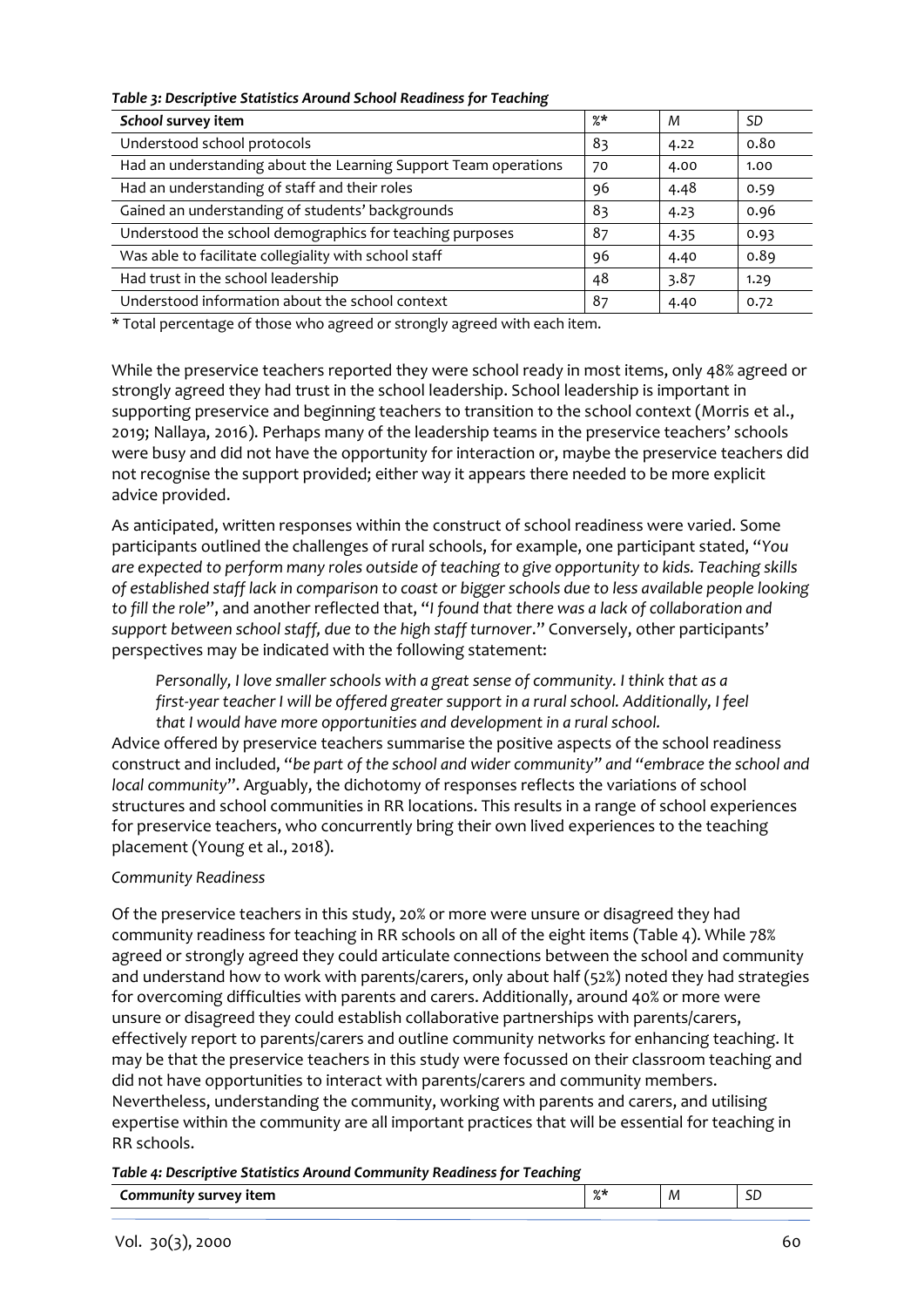| Communicated effectively with parents/carers                        | 74  | 3.91 | 0.79 |
|---------------------------------------------------------------------|-----|------|------|
| Established/maintained collaborative relationships - parents/carers | -61 | 3.83 | 0.94 |
| Can articulate connections between community and school             | 78  | 4.22 | 0.78 |
| Can explain the roles of parents/carers in the school               | 74  | 4.00 | 0.74 |
| Can outline community networks for enhancing my teaching            | 65  | 4.09 | 1.00 |
| Can report effectively to parents and careers                       | 61  | 3.87 | 0.92 |
| Had strategies for overcoming difficulties with parents/carers      | 52  | 3.70 | 0.88 |
| Understood how to work effectively with parents/carers              | 78  | 3.91 | 0.60 |

\* Total percentage of those who agreed or strongly agreed with each item.

The community incorporates parents and carers (and other professionals) who have an association with the school. In RR contexts, the school is often the centre of the community (Campbell & Yates, 2011) and knowing the parents/carers gives insight into the needs of the students, so teachers can better support their learning and personal growth. Research highlights the importance of parent-teacher interaction in supporting student outcomes (Webster-Stratton & Bywater, 2015). Understanding and knowing parents/carers within the community provides a further understanding of 'place'. White and Reid (2008) highlight the need to understand 'place' in order to be an effective teacher in RR contexts. Mentor teachers at RR schools need to consider how they will further guide preservice teachers to develop skills and understandings to work with the community and have opportunities to interact with parents and carers.

Written responses within the community readiness construct were diverse. For example, one kindergarten preservice teacher was struggling with her role in a rural school, "*the community is vulnerable and disadvantaged and I am struggling not to give up due to lack of acceptance in the community and historical issues with teachers coming in and being bullied out*". The apparent disconnect between staff and the community in this school appeared to be an ongoing issue. However, in other rural schools, most of the preservice teachers seemed to suggest a closer relationship. For instance, one participant indicated teaching in a rural school "*is more intimate and it gives staff more of a chance to make good relationships with all students, families, and the local community*". Teaching in rural communities requires further understandings by teachers as many of these communities are relatively small and the school can be the hub of the community.

Overall, these preservice teachers provided advice to others wanting a rural and remote teaching experience. Importantly, they used words such as "*be positive*", "*be flexible*", "*get involved*" and "*build relationships with the community*". There was also advice around isolation within the rural community, for instance, "*consider strategies to reduce professional isolation*" and "*be prepared to feel somewhat isolated*". As well as two comments to help teachers to make a decision about teaching in a RR school: (1) "*Don't go remote unless you can PROVE that the school will be supportive* (capitals included)" and (2) "*Visit the town before choosing an area, to see if it suits you*".

Across all the written responses was a common theme of relationships. These relationships arose from multiple perspectives including teacher identity, positive relationships with students within a classroom, professional relationships with colleagues and leaders at a school level, and supportive relationships within a rural community. Additionally, the theme of ongoing support for school students and their communities was clearly evident within the written responses. The written response data reaffirms earlier work by Young (2017) who found that the perspectives of preservice teachers include incorporating a fundamental capacity to develop and maintain positive professional relationships with school students both inside and outside of the classroom context, and that preservice teachers possess altruistic motivations for working with young people. It should be noted that out of the 23 preservice teachers involved in a professional experience placement in a rural and remote school, 16 nominated they would teach in a similar school context when they graduated.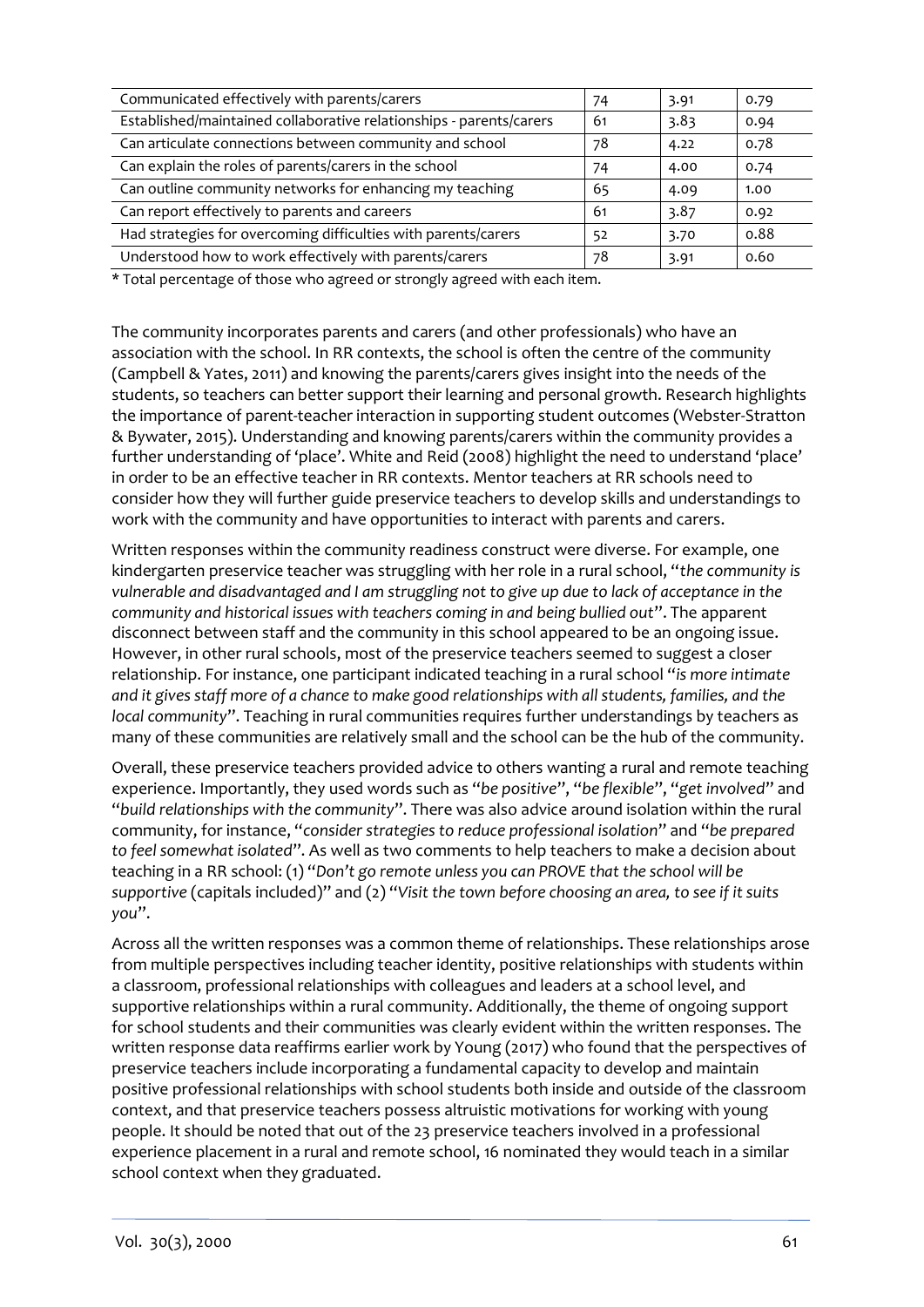### **Limitation of the Study**

As with any study, this study has limitations (Creswell & Creswell, 2018). The research was small-scale due to a limited number of participants who completed a rural and remote professional experience. Some of the participants had completed only one previous professional experience while others had completed two or three placements. There was also one participant who had not completed any professional experiences previously. Having no or limited previous professional experience would make it difficult to understand the uniqueness of an RR placement and how this particular placement would influence readiness for the four constructs. A further study could include final-year preservice teachers only, as this cohort would have better understandings of how the professional experience influenced readiness of self, classroom, school, and community for teaching in a RR school. The survey instrument with extended responses was based on the literature, however, further research can explore the instrument with a much larger number of participants. Indeed, if multiple Australian states and territories were involved in the study there may be sufficient numbers to assist in validating the instrument statistically. Such research can include structural equation modelling (SEM) with confirmatory factor analysis (CFA), which may statistically determine survey items that align with each of the constructs.

#### **Conclusion**

Although there were indications of teacher readiness across the four constructs (self, classroom, school, and community), various items will require a stronger focus for supporting preservice teachers in the future, particularly items associated with community readiness (e.g., maintaining community relationships, reporting to parents/carers, and overcoming community difficulties). Specifically, programs that facilitate a RR teaching experience tend to open up prospects for preservice teachers towards gaining insights around school and community engagement. Leadership teams need to ensure they recognise the influence of RR professional experiences on career choices of preservice teachers. Connecting with preservice teachers during professional experience may help leadership teams to overcome and plan staffing for RR schools. Importantly, the survey instrument may aid universities and departments of education in determining preservice teacher readiness for rural and remote teaching across the four constructs (i.e., self, classroom, school, and community). Further data may reveal how universities and departments can more effectively facilitate readiness for teaching. The instrument could also be used for preservice teacher self-reflection on achieving teaching readiness across the four constructs and for determining areas that require development.

*Acknowledgements*: We would like to acknowledge the work of Elyssa Hudson as the Research Assistant.

#### **References**

- Acton, R., & Glasgow, P. (2015). Teacher wellbeing in neoliberal contexts: A review of the literature. *Australian Journal of Teacher Education*, *40*(8), 99-114. doi: 10.14221/ajte.2015v40n8.6
- Andrews, H. A. (2011). Supporting quality teaching with recognition. *Australian Journal of Teacher Education*, 36(12), 59-70. doi: http://dx.doi.org/10.14221/ajte.2011v36n12.5
- Baeten, M., & Simons, M. (2016). Innovative field experiences in teacher education: Studentteachers and mentors as partners in teaching. *International Journal of Teaching and Learning in Higher Education, 28*(1), 38-51.
- Barber, B., & Schluterman, J. (2008). Connectedness in the lives of children and adolescents: A call for greater conceptual clarity. *Journal of Adolescent Health, 43*, 209-216.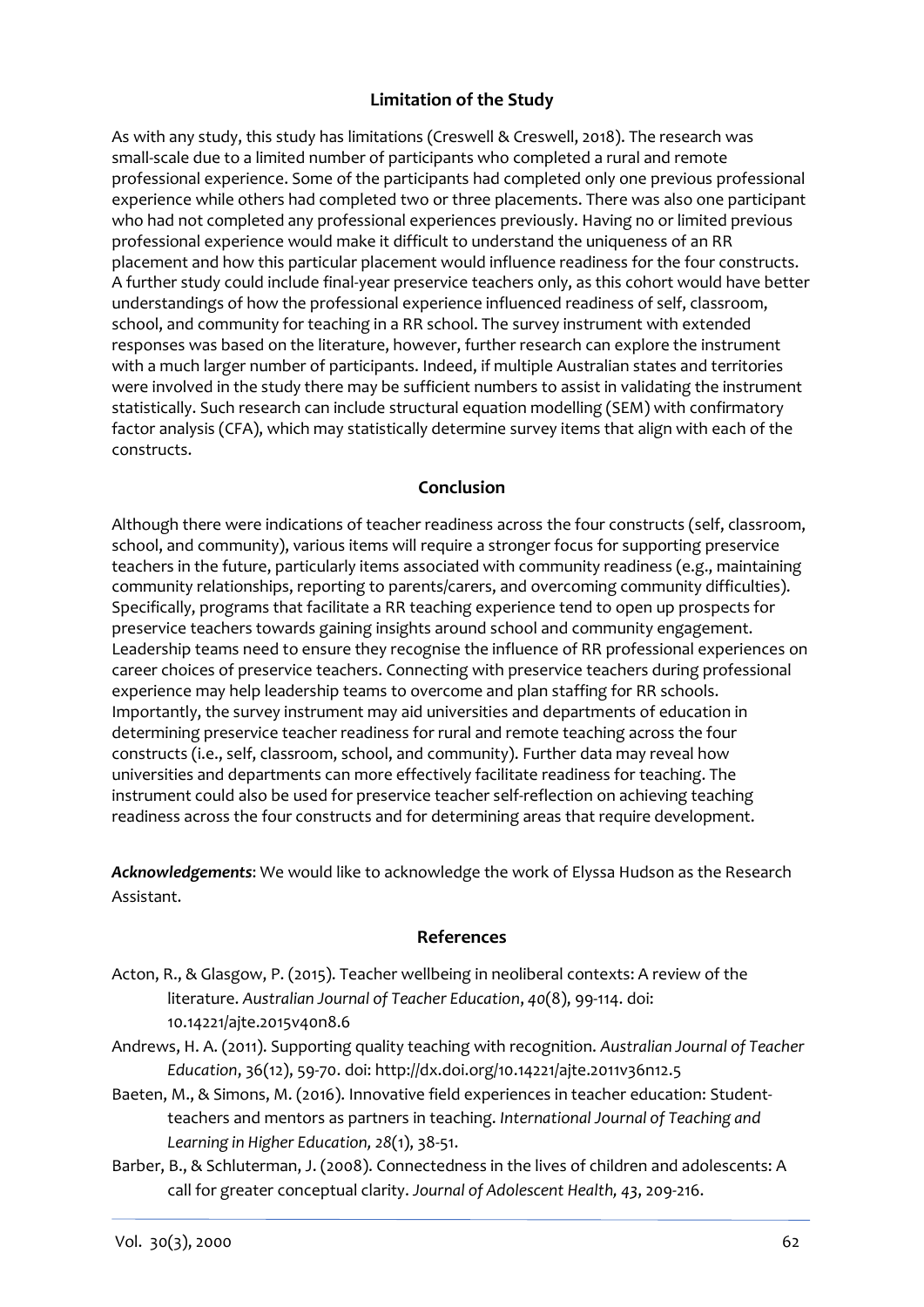Berber, C. L. (2015). *Teachers' perspective on gratitude within classroom environment.* Retrieved from:

<https://pdfs.semanticscholar.org/6707/deb200b065dc5c6b9265aee83edacb373d6c.pdf>

- Bird, L., & Hudson, P. (2015). Investigating a model of mentoring for effective teaching. *Journal of Teaching Effectiveness and Student Achievement, 2*(2), 11-21.
- Bofferding, L., Kastberg, S., & Hoffman, A. (2016). Family mathematics nights: An opportunity to improve preservice teachers' understanding of parents' roles and expectations. *School Science & Mathematics, 116*(1), 17-26.
- Bower, J. M., van Kraayenoord, A. C., Carroll, A. (2015). Building social connectedness in schools: Australian teachers' perspectives. *[International Journal of Educational Research,](https://www.sciencedirect.com/science/journal/08830355) 70*, 101-109.
- Butt, R. (2016). Employment procedures and practices challenge teacher assistants in mainstream schools, *School Leadership & Management, 36*(1), 63-79, doi: 10.1080/13632434.2016.1160211
- Campbell, A., & Yates, G. (2011). Want to be a country teacher? No, I am too metrocentric. *Journal of Research in Rural Education, 26*(4), 1-12.
- Craven, G., Beswick, K., Fleming, J., Fletcher, T., Green, M., & Rickards, F. (2014). *Action now: Classroom ready teachers*. Canberra: Teacher Education Ministerial Advisory Group [TEMAG]. Retrieved from [https://docs.education.gov.au/system/files/doc/other/action\\_now\\_classroom\\_ready\\_teac](https://docs.education.gov.au/system/files/doc/other/action_now_classroom_ready_teachers_print.pdf) [hers\\_print.pdf](https://docs.education.gov.au/system/files/doc/other/action_now_classroom_ready_teachers_print.pdf)
- Creswell, J. W., & Creswell, J. D. (2018). *Research design: Qualitative, quantitative, and mixed methods approaches.* Fifth edition. Los Angeles: SAGE.
- Darling-Hammond, L. (2010). Recruiting and retaining teachers: Turning around the race to the bottom in high-need schools. *Journal of Curriculum and Instruction, 4*(1), 16-32.
- Kelly, N., & Fogarty, R. (2015). An integrated approach to attracting and retaining teachers in rural and remote parts of Australia. *Journal of Economic and Social Policy*, *17*(2), 1.
- Gizir, S. (2019). The sense of classroom belonging among pre-service teachers: Testing a theoretical model. *European Journal of Educational Research*, *8*(1), 87-97.
- Goodenow, C. (1993). The psychological sense of school membership among adolescents: Scale development and educational correlates. *Psychology in the Schools*, 30, 70-90.
- Gregson, R., Waters, R., & Grupetta, M. (2006). *Breaking the ice: Introducing trainee primary and secondary teachers to rural education settings.* Paper presented at the Australian *Teachers Education* Association *(ATEA) Conference*, Fremantle, Western Australia.
- Gummadam, P., Pittman, L. D., & Ioffe, M. (2016). School belonging, ethnic identity, and psychological adjustment among ethnic minority college students. *Journal of Experimental Education, 84*(2), 289-306. doi:10.1080/00220973.2015.1048844
- Halsey, J. (2018). Independent Review into Regional, Rural and Remote Education-Final Report. *Canberra: Commonwealth of Australia.* Retrieved May 11, 2018.
- Halsey, R. J. (2006). Towards a spatial 'self-help' map for teaching living in a rural context. *International Education Journal*, 7(4), 490-498.
- Hittleman, D. R., & Simon, A. J. (2006). *Interpreting educational research: An introduction for consumers of research*. Upper Saddle River, NJ: Prentice-Hall.
- Hudson, P. (2013). Strategies for mentoring pedagogical knowledge. *Teachers and Teaching: Theory and Practice*, *19*(4), pp. 363-381.
- Hudson, P., & Hudson, S. (2008). Changing preservice teachers' attitudes for teaching in rural schools. *Australian Journal of Teacher Education, 33*(4), 67-77. [doi.org/10.14221/ajte.2008v33n4.6](https://doi.org/10.14221/ajte.2008v33n4.6)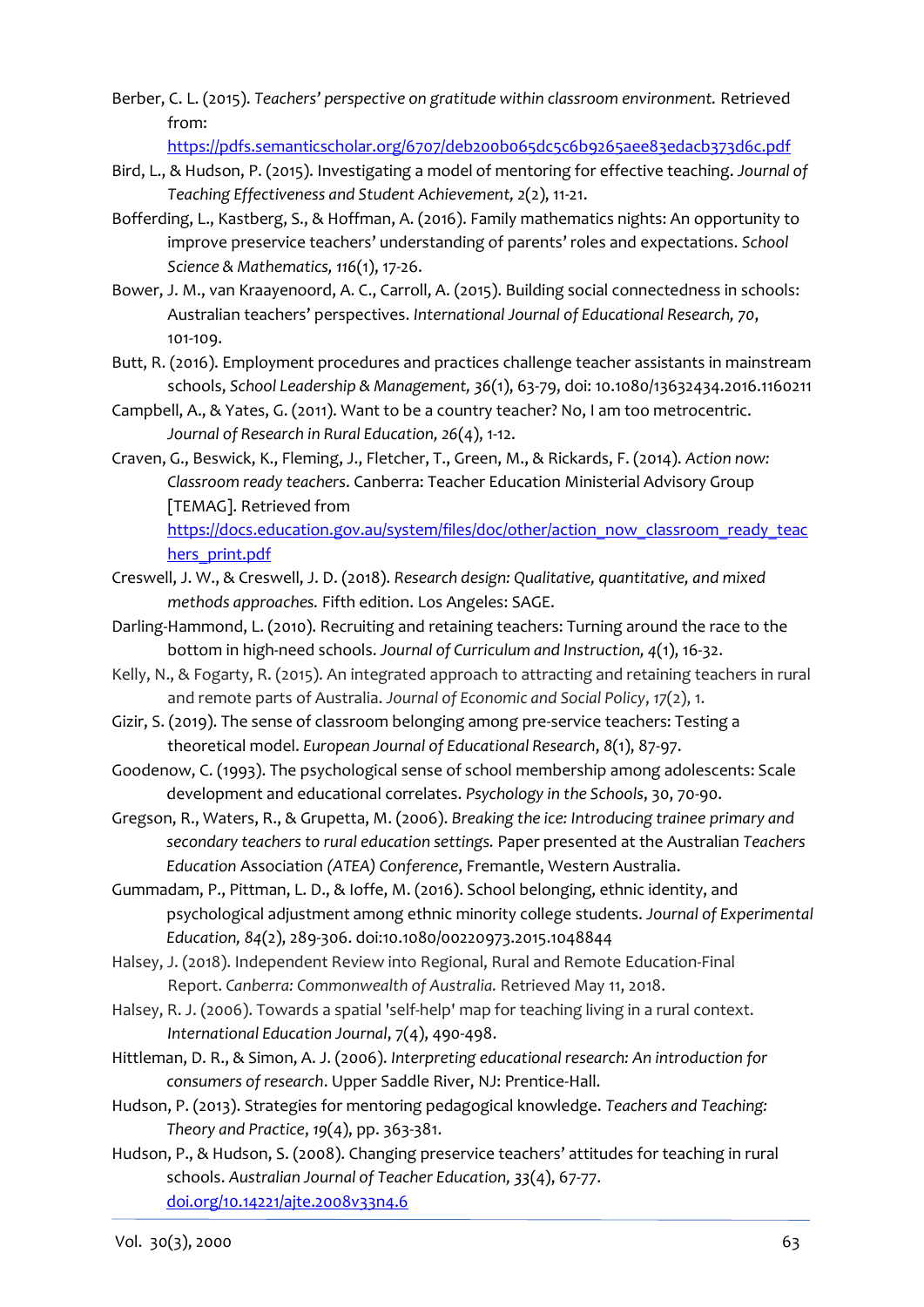- Hudson, S., & Hudson, P. (2019). Please help me find staff for my rural and remote school: A model for teacher readiness. *Australian and International Journal of Rural and Remote Teaching, 29*(3), 1-15.
- Irving, M., Short, S, Gwynne, K., Tennant, M & Blinkhorn, A. (2017). "I miss my family, it's been a while. . ." A qualitative study of clinicians who live and work in rural/remote Australian Aboriginal communities. *Australian Journal of Rural Health, 25*, 260-267.
- Izadinia, M. (2015). A closer look at the role of mentor teachers in shaping preservice teachers' professional identity. *Teaching and Teacher Education, 52*(1), 1-10.
- Kline, J., White, S., & Lock, G. (2013). The rural practicum: Preparing a quality teacher workforce for rural and regional Australia. *Journal of research in rural education*, *28*(3), 1-13.
- Mahipalan, M., & Sheena, S. (2018). Workplace spirituality and subjective happiness among high school teachers: Gratitude as a moderator. *Explore*, 15(2), 107-114.
- Mathew, P., & Peechattu, P. J. (2017). Reflective practices: A means to teacher development. *Asia Pacific Journal of Contemporary Education and Communication Technology, 3*(1), 126-131.
- McCallum, F., Price, D., Graham, A., & Morrison, A. (2017). *Teacher wellbeing: A review of the literature*. Retrieved from[: https://apo.org.au/sites/default/files/resource-files/2017/10/apo](https://apo.org.au/sites/default/files/resource-files/2017/10/apo-nid201816-1133141.pdf)[nid201816-1133141.pdf](https://apo.org.au/sites/default/files/resource-files/2017/10/apo-nid201816-1133141.pdf)
- Morris, J., Lummis, G., Lock, G., Ferguson, C., Hill, S., & Nykiel, A. (2019). The role of leadership in establishing a positive staff culture in a secondary school. *Educational Management Administration & Leadership*, 1-19[. https://doi.org/10.1177/1741143219864937](https://doi.org/10.1177/1741143219864937)
- Nallaya, S. (2016). Preparing international pre-service teachers for professional placement: Inschool induction. *Australian Journal of Teacher Education*, *41*(4), 7.
- Newchurch, A. (2017). The impact of parental involvement on student success: School and family partnership from the perspective of parents and teachers. *Doctor of Education in Teacher Leadership Dissertations, 21*. Retrieved from: [https://digitalcommons.kennesaw.edu/cgi/viewcontent.cgi?article=1022&context=teachle](https://digitalcommons.kennesaw.edu/cgi/viewcontent.cgi?article=1022&context=teachleaddoc_etd)

[addoc\\_etd](https://digitalcommons.kennesaw.edu/cgi/viewcontent.cgi?article=1022&context=teachleaddoc_etd)

- Paterson, A., & Grantham, R. (2016). How to make teachers happy: An exploration of teacher wellbeing in the primary school context. *Educational & Child Psychology, 33*(2), 90-104.
- Queensland Department of Education. (2018). *Beyond the range: Professional experience grants program*. Retrieved from https://teach.qld.gov.au/get-supported/beyond-the-range
- Raea, T., Cowellb, N., & Field, L. (2017). Supporting teachers' well-being in the context of schools for children with social, emotional and behavioural difficulties. *Emotional and Behavioural Difficulties, 22*(3), 200-218. Doi[: https://doi.org/10.1080/13632752.2017.1331969](https://doi.org/10.1080/13632752.2017.1331969)
- Reid, J. A. (2017). Rural education practice and policy in marginalised communities: Teaching and learning on the edge. *Australian and International Journal of Rural Education*, *27*(1), 88.
- Sahin-Taskin, C. (2017). Exploring pre-service teachers' perceptions of lesson planning in primary education. *Journal of Education and Practice, 8*(12). Retrieved from: <https://files.eric.ed.gov/fulltext/EJ1140566.pdf>
- Sullivan, K., McConney, A., & Perry, L. B. (2018). A comparison of rural educational disadvantage in Australia, Canada, and New Zealand using OECD's PISA. *Journal Indexing and Metrics, 8*(4), 1-12. Doi: [https://doi.org/10.1177/2158244018805791.](https://doi.org/10.1177%2F2158244018805791)
- Webster-Stratton, C., & Bywater, T. (2015). Incredible partnerships: Parents and teachers working together to enhance outcomes for children through a multi-modal evidence-based programme. *[Journal of Children's Services](https://www-emerald-com.ezp.lib.unimelb.edu.au/insight/publication/issn/1746-6660)*, *10*(3), 202-217.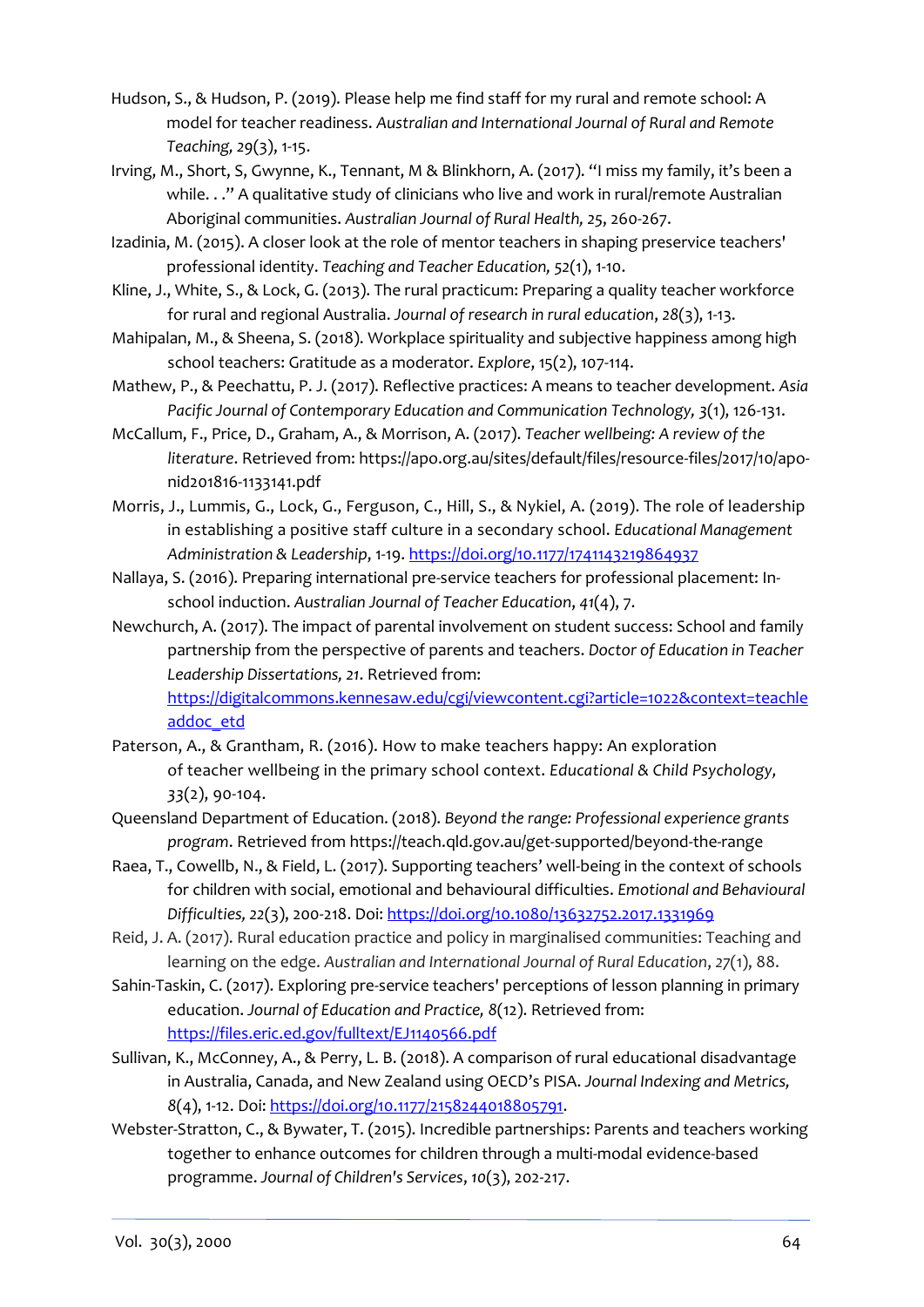- Wexler, L. J. (2019). Working together within a system: educative mentoring and novice teacher learning. *Mentoring & Tutoring: Partnership in Learning*, *27*(1), 44-67.
- White, S., & Reid, J. (2008). Placing teachers? Sustaining rural schooling through placeconsciousness in teacher education. *Journal of Research in Rural Education, 23*(7), 1-11.
- White, S., & Kline, J. (2012). Developing a rural teacher education curriculum package. *Rural educator: Journal for rural and small schools*, *33*(2), 36-42.
- Wigford, A., & Higgins, A. (2019). Wellbeing in international schools: Teachers' perceptions. *Educational & Child Psychology, 36*(4), 46-64.
- Willemse, T. M., Thompson, I., Vanderlinde, R., & Mutton, T. (2018). Family-school partnerships: a challenge for teacher education. *Journal of Education for Teaching, 44*(3), 252-257. Doi: [https://doi.org/10.1080/02607476.2018.1465545.](https://doi.org/10.1080/02607476.2018.1465545)
- Young, J., & Kennedy, J. (2011). Facing the Challenge of Retaining New Teachers in Rural and Remote Settings - A Report of Two Case Studies using a Community-based Mentoring Model in Queensland, Australia. In *Australian Association for Research in Education Conference, Hobart*.
- Young, K. D., Grainger, P., & James, D. (2018). Attracting preservice teachers to remote locations. *Australian Journal of Teacher Education, 43*(2), 156-171.
- Young, K. (2017). *Perspectives of Preservice teachers on the roles of secondary school teachers in Queensland: An Interpretivist Study* (Unpublished doctoral thesis). University of Adelaide, Adelaide, Australia.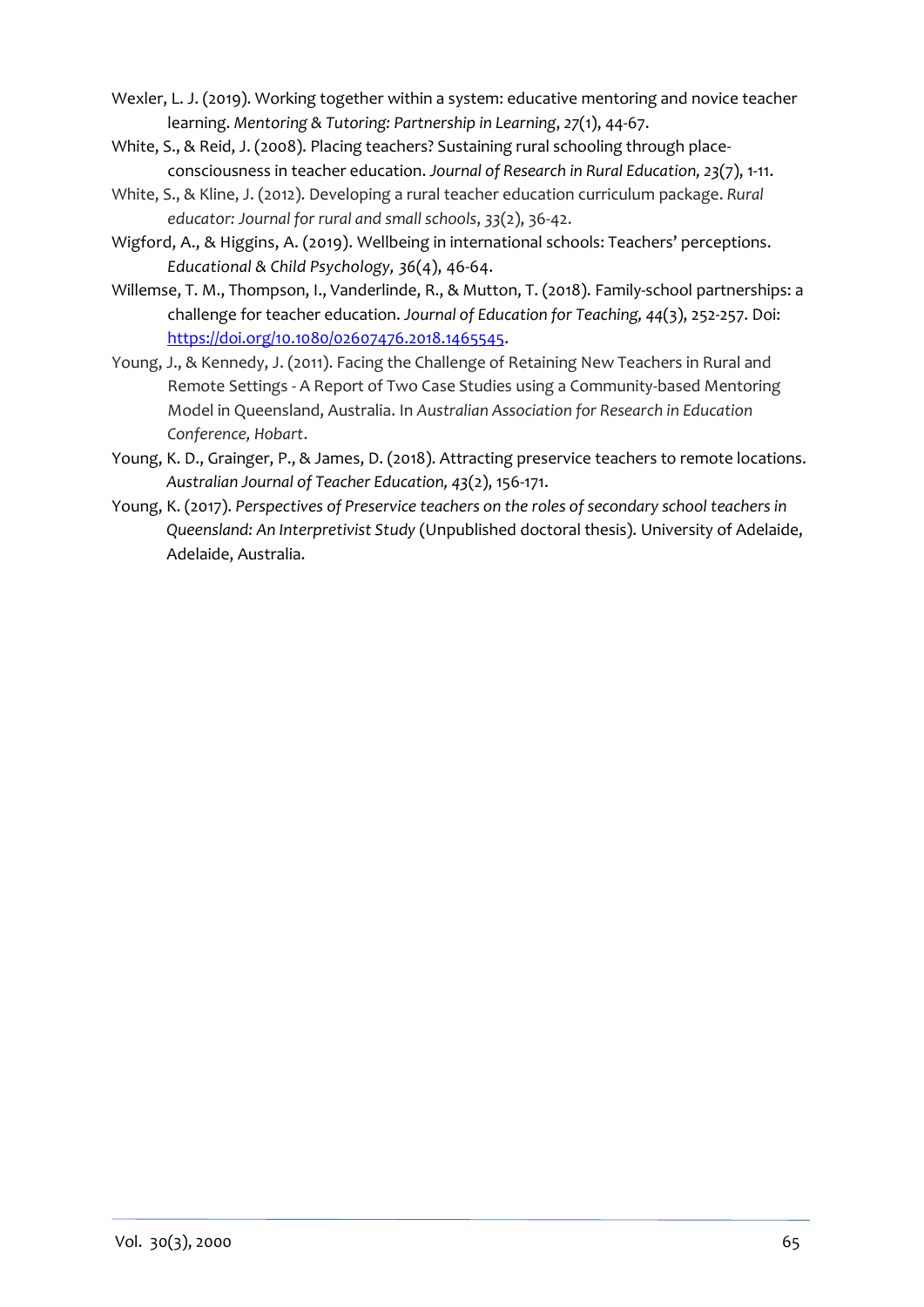#### **Survey instrument on Teaching Readiness: Self, Classroom, School, and Community**

MOTHER'S MAIDEN NAME**:**

**Section 1:** There are two sections to this survey about your readiness for teaching. To preserve your anonymity, please write your mother's maiden name or other memorable name above. In this demographics section, please *circle* or write responses that apply to you.

**a**) What is your gender? Male Female Queergender / Non-Binary **b)** What is your age?  $\leq$  21 years 22 - 29yrs 30 - 49yrs  $\geq$  50yrs **c)** Please state your current degree program: **d)** What is your current university year in this degree? First Second Third Fourth Other: **e)** What was the student enrolment numbers in your last rural and remote school? <30 30-99 100-199 200- 299 300-499 >500 **f)** How many weeks was your last supervised professional experience? 4 5-6 7-10 11 or more **g)** What year(s) were you teaching during your last supervised professional experience? (You may circle more than one) K 1 2 3 4 5 6 7 8 9 10 11 12 **h)** About how many lessons did you teach per week during your last teaching experience (class or small groups)? 0 1-5 6-10 11-15 15 or more **i)** To what extent do you agree with this statement? "I envisage myself teaching in a rural and remote school when I graduate from university". Strongly agree Agree Uncertain Disagree Strongly disagree \* What are your thoughts about teaching in rural and remote schools? \* What are the three most important pieces of advice you would give to other preservice

teachers about teaching in rural and remote school:

1)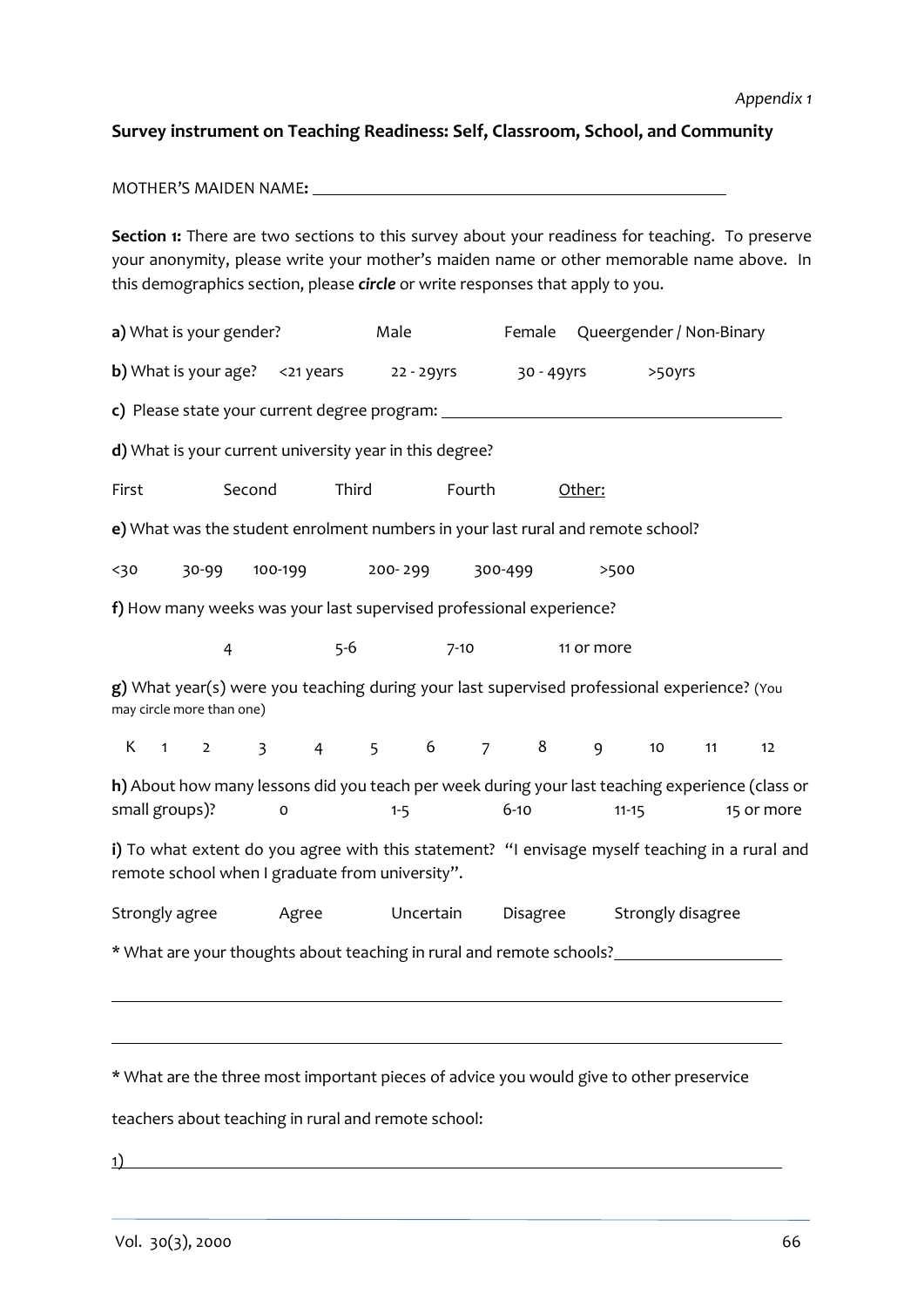2)

 $\overline{3}$ )

#### **Section 2**

**Instructions:** Please indicate the degree to which you disagree or agree with each statement below by *circling only one response* to the right of each statement.

| <b>Key:</b> SD = Strongly Disagree | $D = Disagree$ $U = Uncertain$ $A = Agree$ | SA = Strongly Agree |
|------------------------------------|--------------------------------------------|---------------------|
|                                    |                                            |                     |

|    | In my readiness for teaching (related to my last professional experience), I believe I |           |             |             |                           |           |  |
|----|----------------------------------------------------------------------------------------|-----------|-------------|-------------|---------------------------|-----------|--|
| 1. | Had a positive sense of workplace belonging.                                           | SD        | D           | U           | Α                         | SA        |  |
| 2. | Had effective classroom management.                                                    | SD        | D           | U           | A                         | SA        |  |
| 3. | Communicated effectively with parents/carers.                                          | <b>SD</b> | D           | U           | A                         | SA        |  |
| 4. | Received respect from school staff.                                                    | <b>SD</b> | D           | $\mathsf U$ | A                         | SA        |  |
| 5. | Established and maintained collaborative relationships with                            |           |             |             |                           |           |  |
|    | Parents/carers.                                                                        | SD        | D           | U           | Α                         | SA        |  |
|    | 6. Understood school protocols.                                                        | SD        | $\mathsf D$ | $\sf U$     | $\boldsymbol{\mathsf{A}}$ | SA        |  |
| 7. | Can articulate connections between community and school.                               | <b>SD</b> | D           | U           | A                         | SA        |  |
|    | 8. Could discuss my career goals with appropriate school staff.                        | <b>SD</b> | D           | U           | A                         | SA        |  |
|    | 9. Was able to outline the aims for teaching lessons.                                  | SD        | D           | U           | Α                         | SA        |  |
|    | 10. Can explain the roles of parents/carers in the school.                             | <b>SD</b> | D           | U           | A                         | SA        |  |
|    | 11. Had support from my mentor for developing my teaching                              |           |             |             |                           |           |  |
|    | practices.                                                                             | <b>SD</b> | D           | U           | A                         | SA        |  |
|    | 12. Had an understanding of staff and their roles (e.g., principal, admin,             |           |             |             |                           |           |  |
|    | cleaners).                                                                             | <b>SD</b> | D           | U           | A                         | <b>SA</b> |  |
|    | 13. Can outline community networks for enhancing my teaching                           |           |             |             |                           |           |  |
|    | practices.                                                                             | SD        | D           | U           | Α                         | SA        |  |
|    | 14. Was able to assess students' learning for improving my teaching                    |           |             |             |                           |           |  |
|    | practices.                                                                             | SD        | D           | U           | A                         | SA        |  |
|    | 15. Could outline my responsibilities for working in the school.                       | SD        | D           | U           | A                         | SA        |  |
|    | 16. Planned effectively for teaching, including differentiation.                       | SD        | D           | U           | A                         | SA        |  |
|    | 17. Understood the school demographics for teaching purposes.                          | SD        | D           | U           | A                         | SA        |  |
|    | 18. Understood information about the school context.                                   | SD        | D           | U           | A                         | SA        |  |
|    | 19. Had my wellbeing supported within the school.                                      | SD        | D           | U           | Α                         | <b>SA</b> |  |
|    | 20. Can report effectively to parents and careers.                                     | <b>SD</b> | $\mathsf D$ | $\mathsf U$ | $\boldsymbol{\mathsf{A}}$ | SA        |  |
|    | 21. Was able to reflect effectively on teaching practices.                             | SD        | D           | U           | Α                         | SA        |  |
|    | 22. Could identify professional learning relevant to my teaching.                      | SD        | D           | $\sf U$     | $\boldsymbol{\mathsf{A}}$ | SA        |  |
|    | 23. Was able to facilitate collegiality with school staff.                             | SD        | D           | U           | Α                         | SA        |  |
|    | 24. Had an understanding about the Learning Support Team                               |           |             |             |                           |           |  |